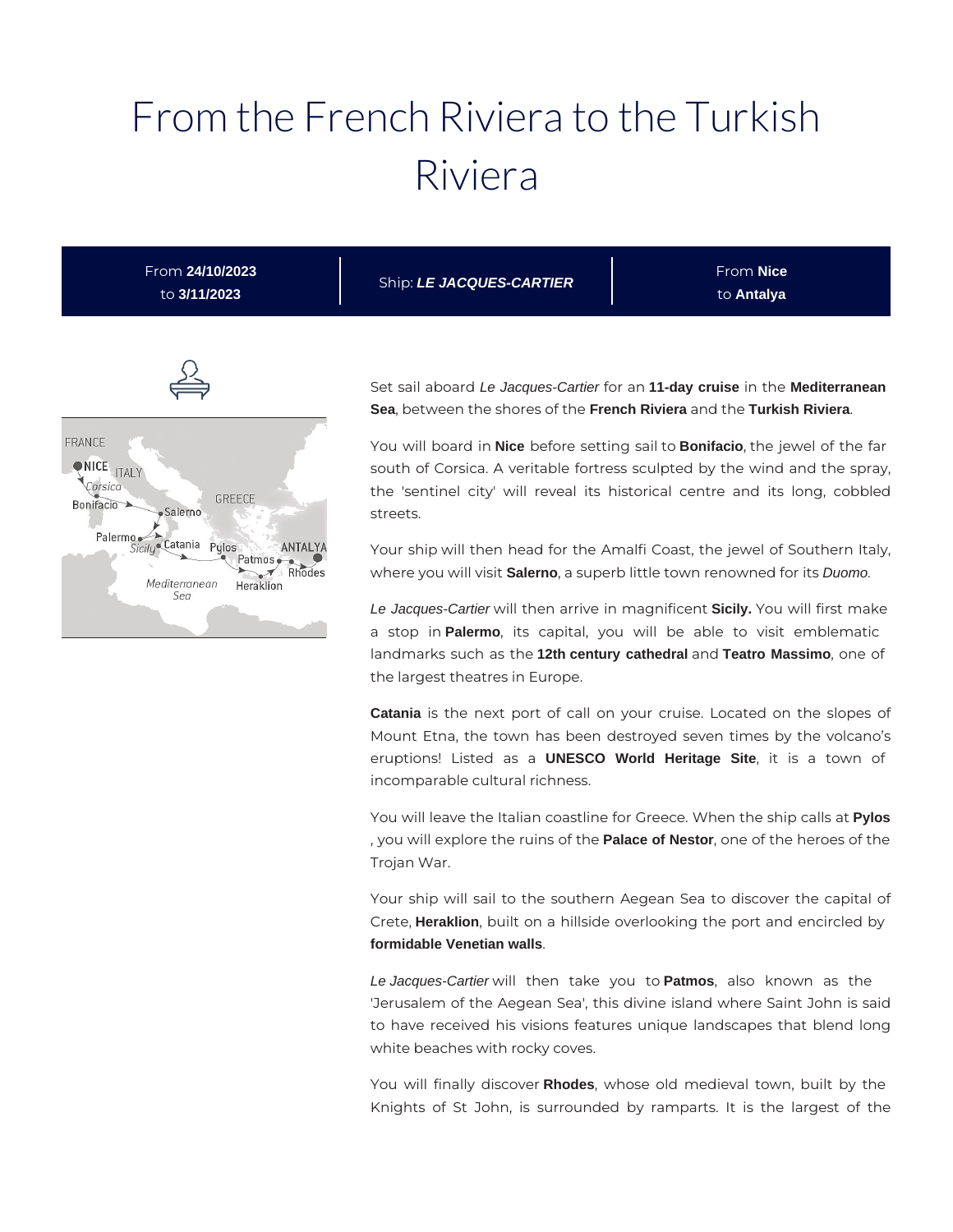Dodecanese islands and, like Alexandria, it was once home to one of the Seven Wonders of the Ancient World: its famous **Colossus**.

You will finally reach **Antalya**, the end of your journey.



The information in this document is valid as of 7/7/2022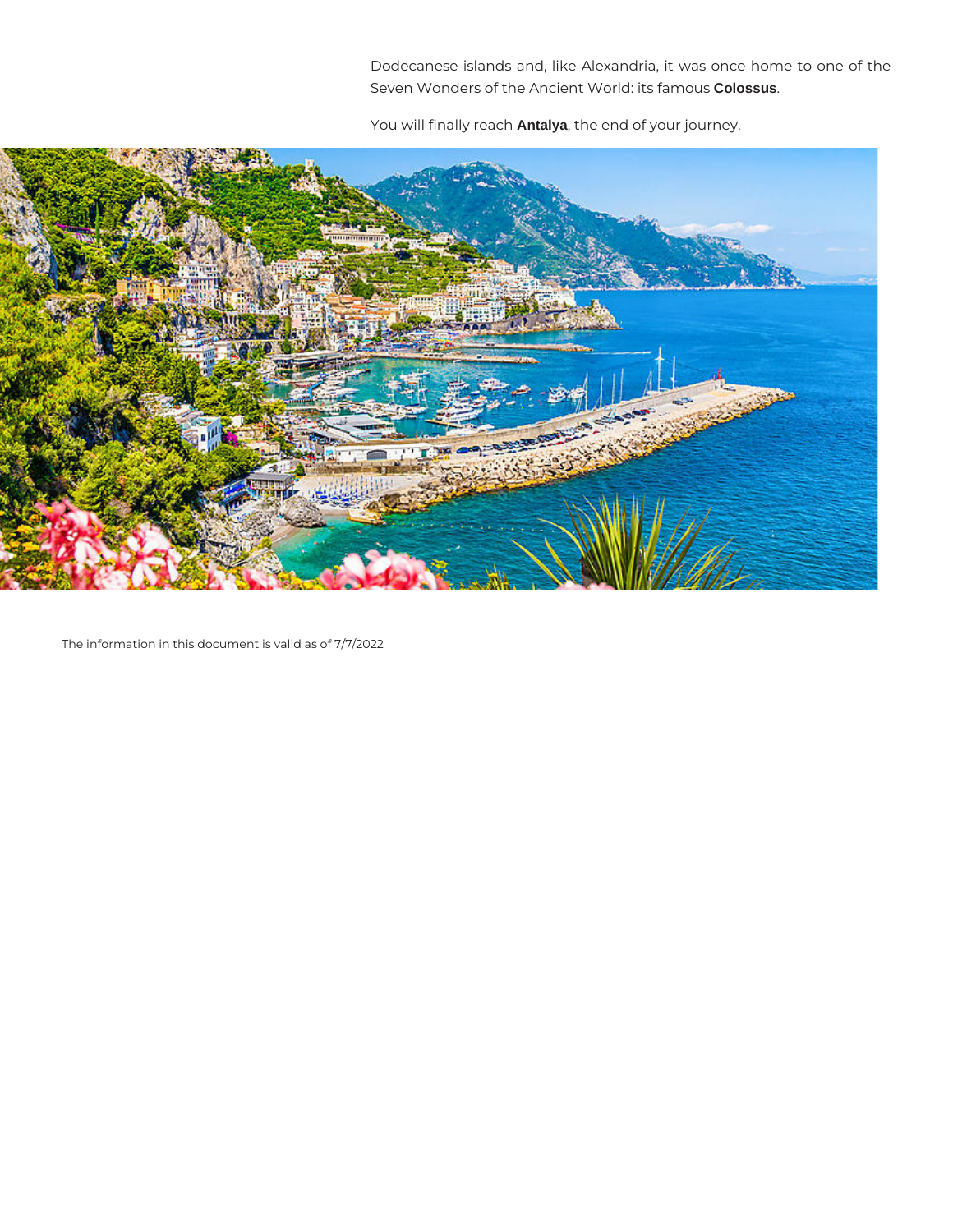# From the French Riviera to the Turkish Riviera **YOUR STOPOVERS :**

#### **NICE**

Embarkation 24/10/2023 from 4:00 pm to 5:00 pm Departure 24/10/2023 at 5:30 pm

**Capital of the Cote d'Azur**, Nice is surrounded by an amphitheatre of hills and mountains that protects it from the wind. You will probably want to explore the Promenade des Anglais, where you can sit on one of the famous blue chairs laid out opposite the baie des Anges. The Château hill is also a very pleasent place to walk. This is the entrance to the **old city,** with its bustling markets and regional products along the main street, the Cours Saleya.

### **BONIFACIO, CORSICA**

Arrival 25/10/2023 early morning Departure 25/10/2023 midday

The spectacular town of **Bonifacio** located on the very tip of southern Corsica, clings to a narrow promontory of white rock overhanging the turquoise waters of the Mediterranean. You can admire its limestone cliffs hewn out by the wind, before setting off on a cultural tour of its cultural treasures. From the little paved streets in the ancient **Haute Ville,** to the promenade on the open-air medieval **chemin de ronde,** this stunning town will take you on a journey back in time. Frequented or secluded, there are numerous beaches to choose from, all in keeping with the high standards of the "Île de Beauté".

#### **SALERNO**

Arrival 26/10/2023 midday Departure 26/10/2023 early evening

Generating a veritable explosion of intense emotions, the province of **Salerno** fascinates and enchants travellers. Its fascinating history will lead you to the extraordinary archaeological site of Pompeii, whose sprawling ruins provide a grandiose and moving vision of what a Roman city looked like in Imperial times. The city which was frozen in time under the ashes from the eruption of Mont Vesuvius offers you its peerless historical and cultural wealth, as well as the unique beauty of its location, which has earned it classification as a UNESCO World Heritage Site.

#### **PALERMO, SICILY**

Arrival 27/10/2023 midday Departure 27/10/2023 early evening

**Palermo** is the guardian of the Sicilian soul. Many have been attracted to this city, the largest capital of the Italian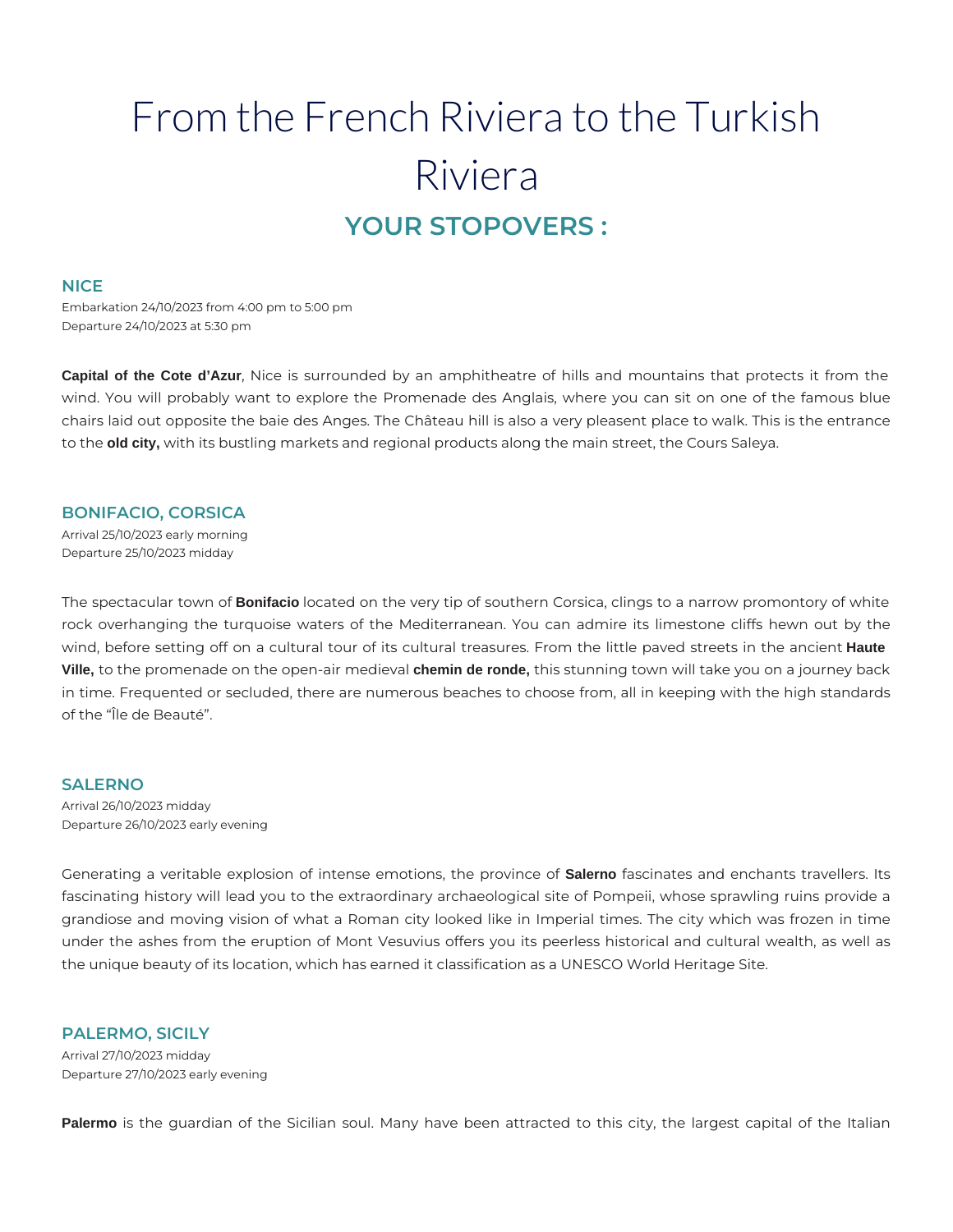islands. Phoenicians, Carthaginians, Romans, Byzantines, Arabs, Normans... Palermo is a rich culmination of so many cultural influences as seen in the Moorish designs on the **cathedral,** and the Byzantine mosaics of the **Palatine chapel,** which is itself housed within the precincts of the **Norman palace.** You will fall under the spell of the palaces, **baroque splendours** that grace the town with their obsolete beauty. It is thrilling to stumble upon one of those fabulous markets, high in colour, and headily picturesque.

#### **CATANIA, SICILY**

Arrival 28/10/2023 midday Departure 28/10/2023 early evening

Sicily's second city **Catania** is dominated by the majestic silhouette of **Mount Etna**. Nourishing and devastating at the same time, this giant crowned with smoke rings brought about the destruction of the city at the end of the 17th century. Catania was then rebuilt in the late Baroque style, and the many monuments of this epoch have earned its status as a UNESCO World Heritage Site. The baroque churches of the harmonious **Via dei Crociferi** perfectly illustrate the riches of this architectural heritage. During your stop, be sure to visit **Saint Agatha Cathedral** with its apses made of lava stones**,** and its square decorated with a fountain of the Elephant, the animal which allegedly has the power to calm the fury of Mount Etna …

#### **AT SEA**

Arrival 29/10/2023 midday Departure 29/10/2023

During your day at sea, make the most of the many services and activities on board. Treat yourself to a moment of relaxation in the spa or stay in shape in the fitness centre. Depending on the season, let yourself be tempted by the swimming pool or a spot of sunbathing. This day without a port of call will also be an opportunity to enjoy the conferences or shows proposed on board, to do some shopping in the boutique or to meet the PONANT photographers in their dedicated space. As for lovers of the open sea, they will be able to visit the ship's upper deck to admire the spectacle of the waves and perhaps be lucky enough to observe marine species. A truly enchanted interlude, combining comfort, rest and entertainment.

#### **PYLOS**

Arrival 30/10/2023 early morning Departure 30/10/2023 midday

The picturesque port of Pylos is located in the south west of the Peloponnese. Backed against the lush green hills of Messenia, it looks out onto the **Navarino Bay.** You can admire the gorgeous view as you walk uptown amid pink oleanders that cascade over the jetty. A stone's throw away, the historical centre's winding streets will plunge you into a maze of houses with whitewashed facades and terracotta roof-tiles. On the attractive main beach, you will be able to relax in the shade of the **age-old plane trees** and taste the delicious local biscuits made of sesame and honey.